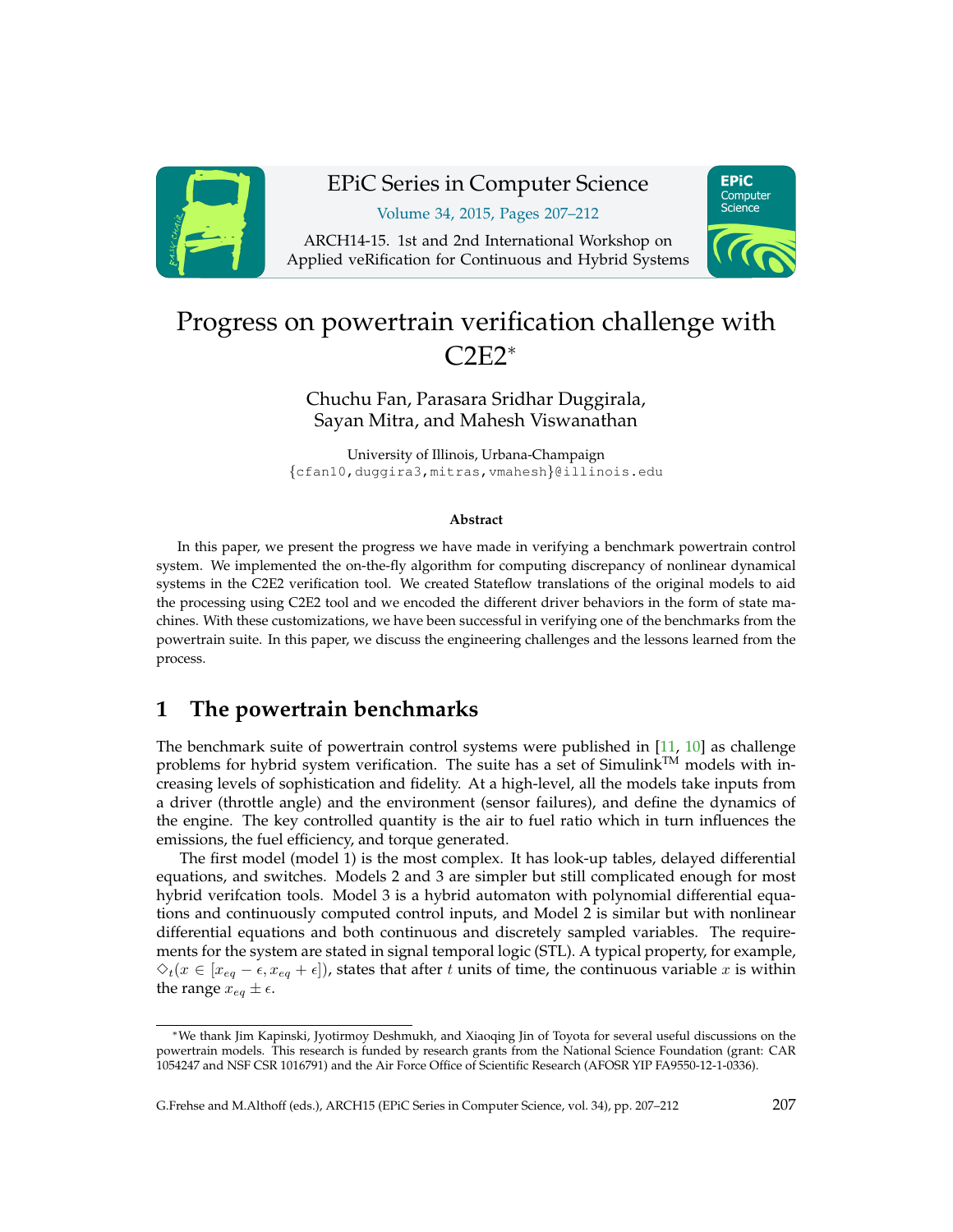Breach [\[2\]](#page-5-2) and STaliro [\[1\]](#page-5-3) have been used for finding counterexamples (or falsifying) models in [\[13,](#page-5-4) [11,](#page-5-0) [12,](#page-5-5) [3\]](#page-5-6). Our main verification results for this benchmark have been reported in [\[4\]](#page-5-7). In this companion paper we report on several technical details, including the model transformation, and our experience in performing verification using C2E2 [\[6,](#page-5-8) [5\]](#page-5-9).

### **2 Background on C2E2**

C2E2 implements a generic, simulation-based, algorithm for bounded time verification of invariant and temporal precedence properties of nonlinear hybrid models (see [\[5,](#page-5-9) [6,](#page-5-8) [7\]](#page-5-10) for details). The algorithm iteratively computes increasingly precise over-approximations of the reachable states of the system until it either proves the property (the requirement) or finds a counter-example.

Although, the benchmark models are hybrid systems, C2E2 does not use hybrid simulations. Instead, it generates over-approximations for each location, finds the intersection of the reachtube with the out-going guards from that location, and continues with these intersections as the initial sets in the next location. The key step in the algorithm is to compute and refine reach set over-approximations for ODEs for a given location. This step uses validated simulations and discrepancy functions that give a bound on the convergence (divergence) of trajectories starting from neighboring states [\[5\]](#page-5-9).

Finding discrepancy functions for nonlinear models can be challenging. One of the main developments that enabled this verification, is the implementation of a new algorithm in C2E2 (presented in detail in [\[9\]](#page-5-11)) for automatic computation of local discrepancy along trajectories of the system. Using this improved C2E2, we were not only able to find counterexamples, but also verify the key STL requirements of the powertrain benchmark in the order of minutes.

In this paper, we use the algorithm presented in [\[9\]](#page-5-11) for computing local discrepancy functions on-the-fly along validated simulations. This algorithm requires the Jacobian  $J_f$  and a Lipschitz constant  $L_f$  of the ODE. First it computes a coarse over-approximation  $S(x_i)$  of the reach set from a simulation point for a short duration. Then it computes an exponential (possibly negative) bound on the divergence rate of trajectories over  $S(x_0)$  by finding a bound on the maximum eigenvalue of the symmetric part of the Jacobian  $J_f$  over the region  $S(x_0)$ . We refer the reader to the technical report [\[9\]](#page-5-11) for the details of this algorithm.

For verifying the powertrain system, we implemented the local discrepancy algorithm in  $C2E2<sup>1</sup>$  $C2E2<sup>1</sup>$  $C2E2<sup>1</sup>$ . This modified implementation only requires the user to supply the Jacobian matrix of the system. The eigenvalues of the symmetric parts of the Jacobian are computed using Eigen library [\[8\]](#page-5-12). For maximizing the norm of error matrices our implementation uses interval arithmetic.

### **3 Model transformation**

We manually transform the Simulink<sup>TM</sup> diagram of the benchmarks with switching blocks, to a Stateflow model which essentially captures the hybrid automaton. Models 2 and 3 of [\[11\]](#page-5-0) translate to hybrid automata with 4 locations and 5 continuous variables. The locations are *startup*, *normal*, *power*, and *sensor fail*. The continuous variables are: (a) intake manifold pressure (p), (b) intake manifold pressure estimate (p<sub>e</sub>), (c) air-fuel ratio ( $\lambda$ ), (d) integrator state (*i*),

<span id="page-1-0"></span><sup>1</sup>The modified tool and related files are available from [http://publish.illinois.edu/c2e2-tool/](http://publish.illinois.edu/c2e2-tool/powertrain-challenge/) [powertrain-challenge/](http://publish.illinois.edu/c2e2-tool/powertrain-challenge/)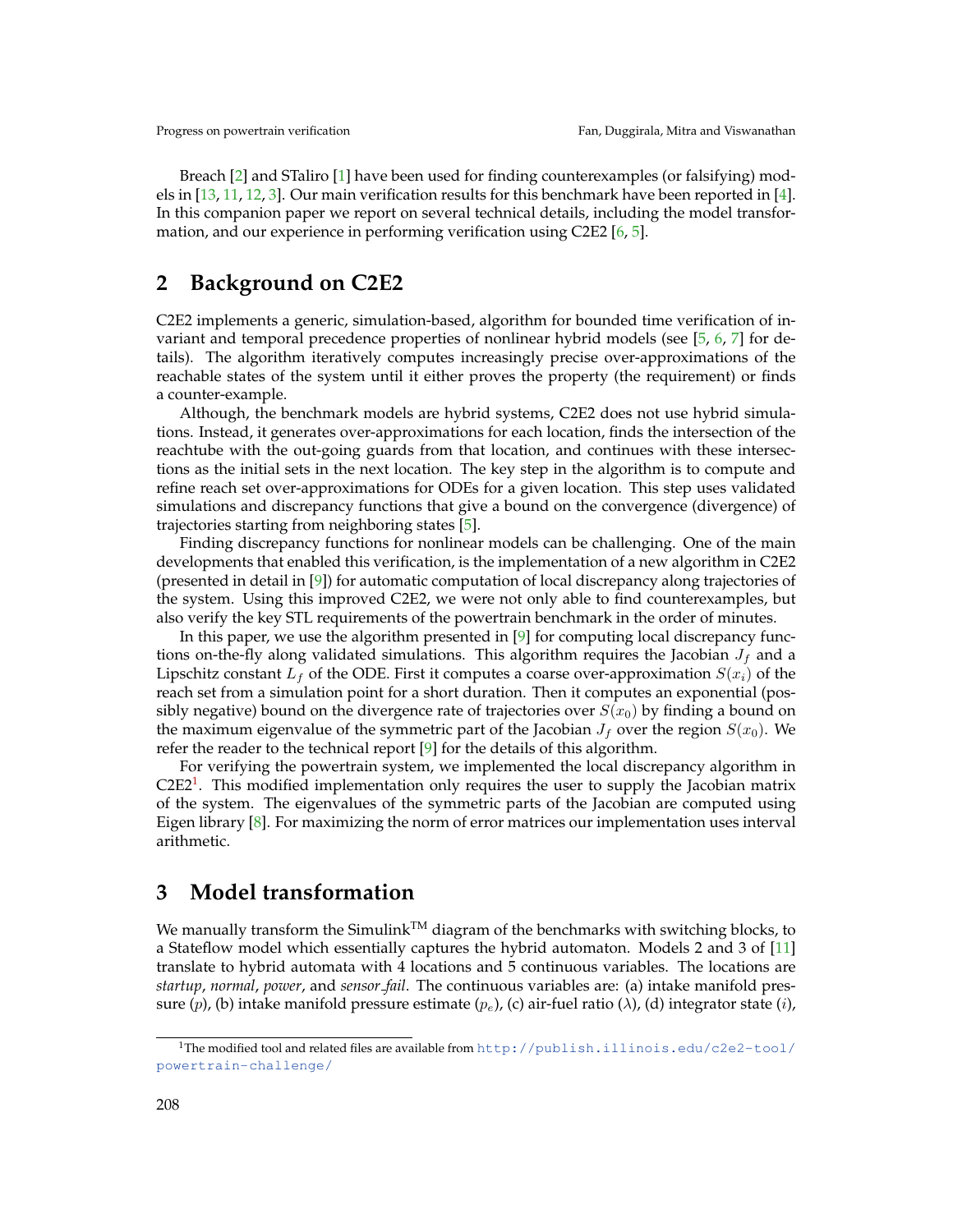(e) throttle angle (theta<sub>in</sub>). These translated Stateflow models are made available as part of this paper.

This transformation is relatively straightforward and has been described in [\[14\]](#page-5-13). The Simulink model uses several function blocks connected by feedback lines. While the Stateflow model uses differential equations and transitions. The transitions are decided by the boolean operation of several user inputs like throttle angle and sensor failure. Keeping these input signals constant, we rewrite the differential equations of the four discrete modes in Stateflow blocks, and then replace the function block *Switch* in Simulink with *Transitions*.

Model 2 (the second model in  $[11]$ ) differs in two aspects: (1) the right-hand side of the system equations are general nonlinear functions instead of polynomial functions; (2) only two of the four variables are continuous, other two are discrete variables updated periodically. Only the differential equations of the two continuous variables would appear in the Stateflow modes. We introduce the third variable t with the dynamic  $t = 1$ . Initially  $t = 0$ , whenever  $t =$ discrete sample time, there will be a transition to the mode itself with transition action  $t = 0$ and the update of the two discrete variables.



Figure 1: Transformed stateflow model of powertrain control system.

C2E2 currently handles only closed automaton models. Therefore, for every driver behavior of interest, we explicitly construct a family of switching signals that determine the timing of the mode switches. As the resulting transformed model cannot be parsed by the current C2E2 parser, we had to directly encode this mode in the intermediate form used by the C2E2 verification engine.

The initial set of the automaton is a ball in the state space which corresponds to the measurement uncertainty in state components. The goal of the powertrain control system is to maintain the air-fuel ratio at a desired value for optimal functioning of internal combustion engine under different driving behaviors and conditions. These control objectives or requirements are stated in [\[11\]](#page-5-0) using STL formulas. An example requirement for the *normal* mode of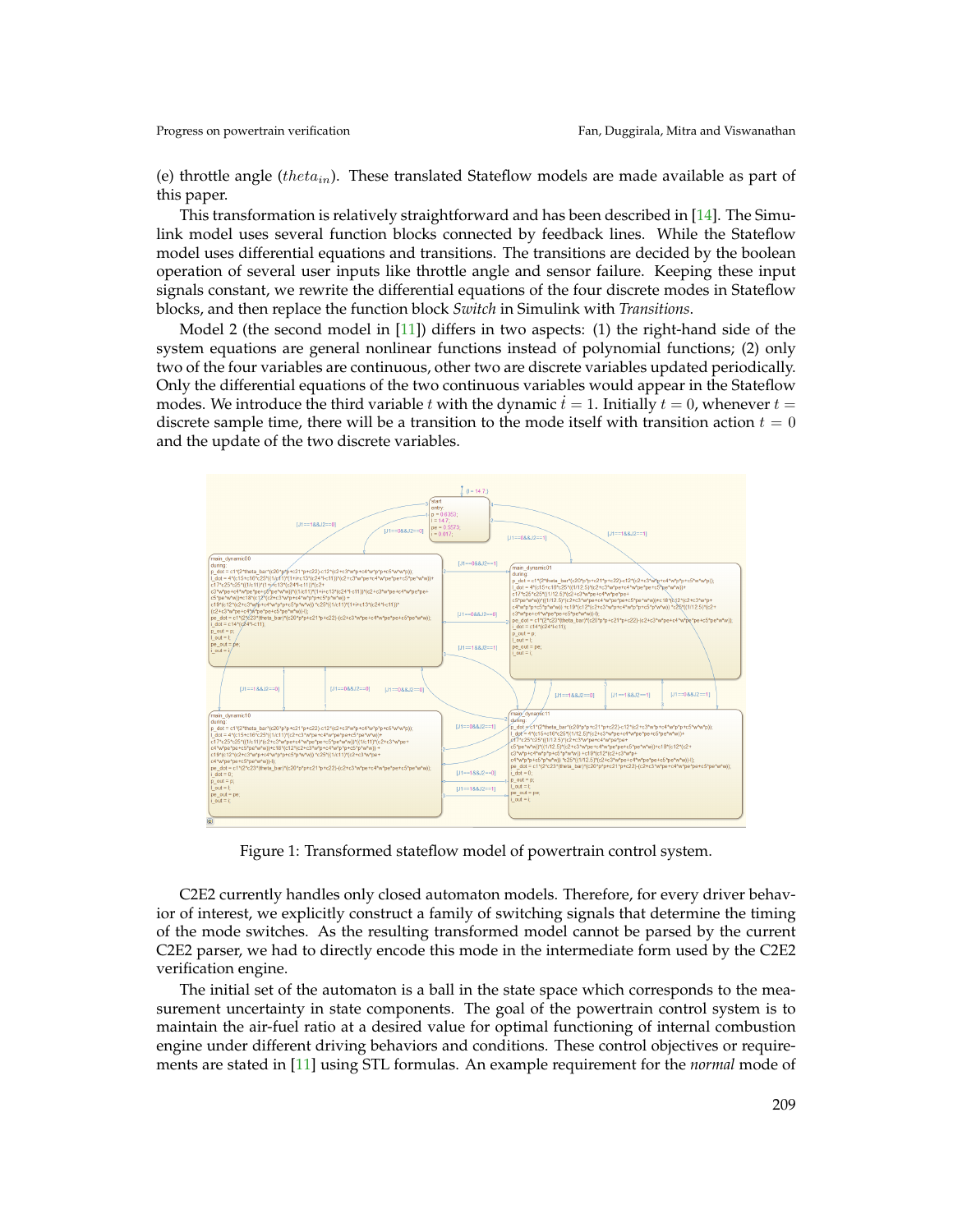operation is the following:

$$
rise \Rightarrow \Box_{(\eta,\zeta)}(0.98\lambda_{ref} \le \lambda \le 1.02\lambda_{ref}),\tag{1}
$$

which can be read as "If the throttle angle  $\theta_{in}$  changes from 0 to 60, denoted by the event *rise*, then the air-fuel ratio  $\lambda$  should be in the range  $[0.98\lambda_{ref}, 1.02\lambda_{ref}]$  after  $\eta$  time units and stay in that region until  $\zeta$  time units. Here  $\lambda_{ref}$  is the desired value of air-fuel ratio and  $\eta$  and  $\zeta$  are parameters of the property. We note that this type of requirements can also be expressed as bounded time invariants— the class of properties currently handled by C2E2. We simply need to introduce a timer variable that keeps track of time elapsed since the last occurrence of the relevant events like rise in the above example.

## **4 Experience using C2E2 on the powertrain models**

**Encoding drivers and properties.** The C2E2 parser currently does not support parameters that are specified in a table (for example, the various coefficients in the polynomial differential equations). For this reason, we had to partially hand-code the  $C++$  simulation files<sup>[2](#page-3-0)</sup> for these models that are otherwise generated automatically. Modifying these C++ files, one can also verify different driver behaviors. The file simulator.cpp models the ODEs of different modes in the model, the file guard.cpp models the guard conditions for enabling the transitions between the modes, and invariant.cpp models the invariants for each mode. We have considered two sets of driver behaviors in this paper. In the first set, the system starts in the *startup*' mode, and after [9.00,9.01] time units, it switches to *normal* mode. In the second set, the system starts in the *startup* mode, switches to *normal* mode, then switches to *power* mode, and finally returns again to the *normal* mode. The property that can be verified in the given version of C2E2 are invariants such as the air-fuel ratio always being in a given range. The initial set for the behaviors and the unsafe set are specified as polytope in Configuration file given as input to C2E2.

**Coordinate transformation.** An important technical detail that makes the implementation scale is the coordinate transformation proposed in  $[9]$ . For Jacobian matrices with complex eigenvalues the local discrepancy computed directly using the above algorithm can be a positive exponential even though the actual trajectories are not diverging. This problem can be avoided by first computing a local coordinate transformation and then applying the algorithm. Coordinate transformation provides better convergence, but comes with a multiplicative cost in given by the condition number of the matrix. This trade-off between the exponential divergence rate and the multiplicative error has be tuned by choosing the time horizon over which the coordinate transformation is computed.

In our experiments, we have observed that the condition number for *startup* mode is 20 and for all other modes are of the order of 200. Thus, one cannot perform this coordinate transformation over small periods as this would lead to large errors in the overapproximations. Thus, the number of steps for which coordinate transformation should be applied is an engineering decision based on the condition number and the exponential rate of convergence. For verifying the powertrain control system, we have analyzed different possibilities and observed that coordinate transformation after every 3000 steps (i.e. 3 time units) provides overapproximation that is adequate for verification.

<span id="page-3-0"></span><sup>2</sup>These files are also made available as part of this submission.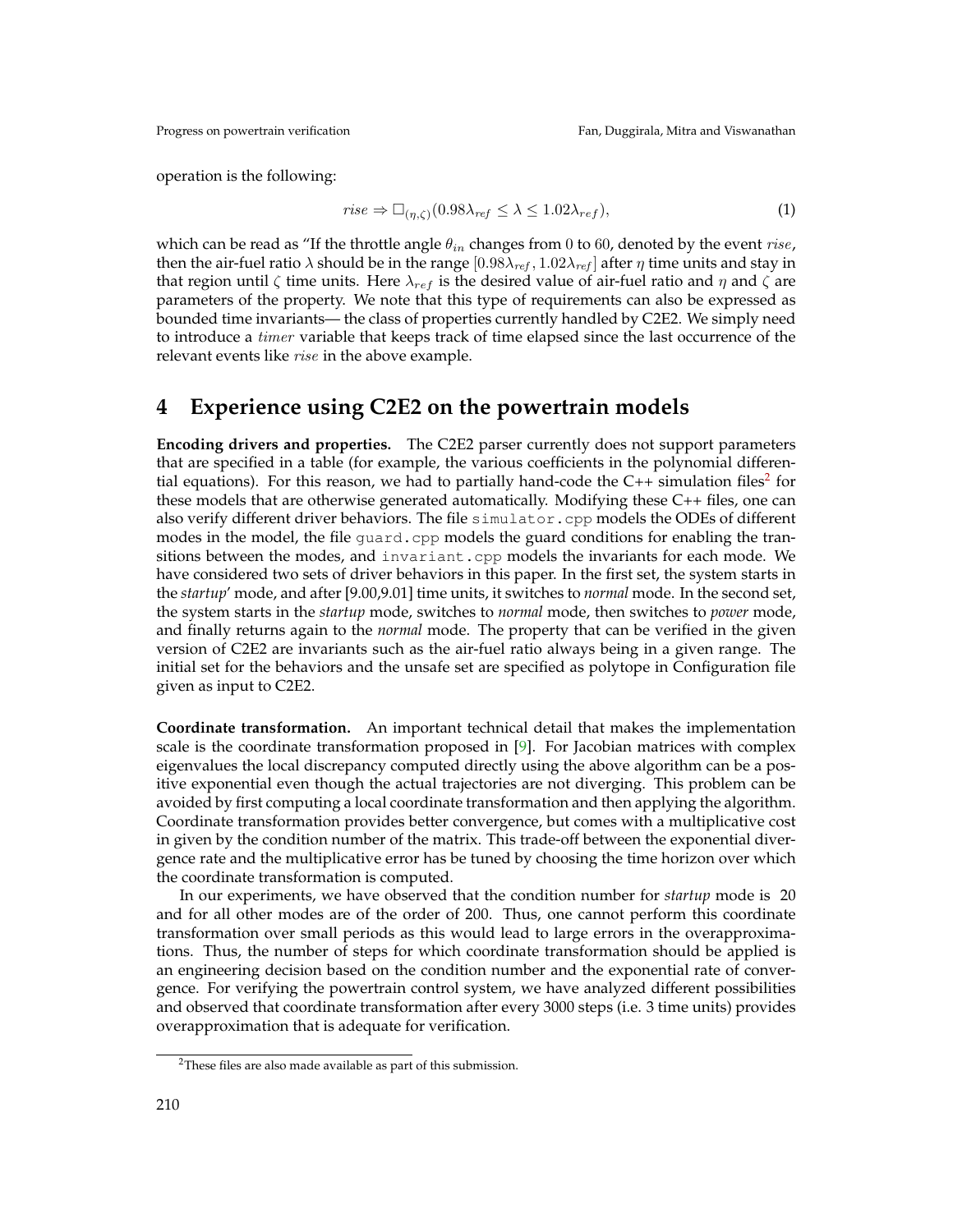Progress on powertrain verification Fan, Duggirala, Mitra and Viswanathan

<span id="page-4-0"></span>

| Property                                                                                                              | Mode      | Sat. | Sim.           | Time                            |
|-----------------------------------------------------------------------------------------------------------------------|-----------|------|----------------|---------------------------------|
| $\Box_{T_s,T}\lambda\in[0.8\lambda_{ref},1.2\lambda_{ref}]$                                                           | all modes | yes  | 53             | 11m58s                          |
| $\Box_{[0,T_s]}\lambda\in[0.8\lambda_{ref},1.2\lambda_{ref}]$                                                         | startup   | yes  | 50             | 10m21s                          |
| $\Box_{[T_s,T]}\lambda\in[0.95\lambda_{ref},1.05\lambda_{ref}]$                                                       | normal    | yes  | 50             | 10 <sub>m</sub> 28 <sub>s</sub> |
| $\Box_{[T_s,T]}\lambda \in [0.8\lambda_{ref}^{pwr}, 1.2\lambda_{ref}^{pwr}]$                                          | power     | yes  | 53             | 11m12s                          |
| $\Box_{[0,T_s]}\lambda\in[0.98\lambda_{ref},1.02\lambda_{ref}]$                                                       | startup   | no   | $\overline{2}$ | 0m24s                           |
| $\Box_{[T_s,T]}\lambda\in[0.9\lambda_{ref}^{pwr},1.1\lambda_{ref}^{pwr}]$                                             | power     | no   | 4              | 0m43s                           |
| $rise \Rightarrow \Box_{(n,\zeta)}\lambda \in [0.9\lambda_{ref}, 1.1\lambda_{ref}]$                                   | startup   | yes  | 50             | 10 <sub>m40s</sub>              |
| $rise \Rightarrow \Box_{(n,\zeta)}\lambda \in [0.98\lambda_{ref}, 1.02\lambda_{ref}]$                                 | normal    | yes  | 50             | 10m15s                          |
| $(\ell = power) \Rightarrow \Box_{(n^{pwr}, \zeta)} \lambda \in [0.95 \lambda_{ref}^{pwr}, 1.05 \lambda_{ref}^{pwr}]$ | power     | yes  | 53             | 11 <sub>m35s</sub>              |
| $(\ell = power) \Rightarrow \Box_{(\eta^s, \zeta)} \lambda \in [0.95 \lambda_{ref}^{pwr}, 1.05 \lambda_{ref}^{pwr}]$  | power     | no   | 4              | 0 <sub>m45s</sub>               |

Table 1: Table showing the result and the time taken for verifying STL specification of the powertrain control system. Sat: Satisfied, Sim: Number of simulations performed. All the experiments are performed on Intel Quad-Core i7 processor, with 8 GB ram, on Ubuntu 11.10.

**Verification results.** Table [1](#page-4-0) provides the results of verifying different STL properties. The first six properties provided in Table [1](#page-4-0) are invariant properties. These invariant properties can be global (i.e. correspond to all modes) or could be restricted to a certain mode of operation provided in the Mode column. The invariants assert that the air-fuel ratio should not go out of the specified bounds. Observe that C2E2 could not only prove that the given specification is satisfied, but also that a stricter version of invariants for *startup* and *power* modes is violated. The next four properties are about the settling time requirements. These requirements enforce that in a given mode, whenever an action is triggered, the fuel air ratio should be in the given range provided after  $\eta$  (or  $\eta^{pur}$  for power mode) time units. Similar to the invariant properties, C2E2 could also find counterexample for a stricter version of the settling time requirement ( $\eta^s$  settling time instead of  $\eta$ ) in *power* mode. When C2E2 finds an overapproximation that violates a given property, it immediately terminates and hence C2E2 takes less time when it finds counterexamples. The parameters used for verification are  $\eta = \eta^{pwr} = 1$ ,  $\eta^s = 0.5$ ,  $T_s=9$ ,  $T=20$ ,  $\lambda_{ref}=14.7$ ,  $\lambda_{ref}^{\tilde{p}wr}=12.5$ , and  $\zeta=4.7$ 

### **5 Conclusion**

In [\[4\]](#page-5-7) we reported that with some additional engineering, it is possible to tackle the problem of verifying a challenging powertrain control system benchmark using the C2E2 tool with the local discrepancy method. In this paper, we provide additional details about that verification process including model tranformation and tool usage. In future, we wish to extend these techniques to handle higher fidelity models in the powertrain verification challenge that involve discrete updates and delayed differential equations.